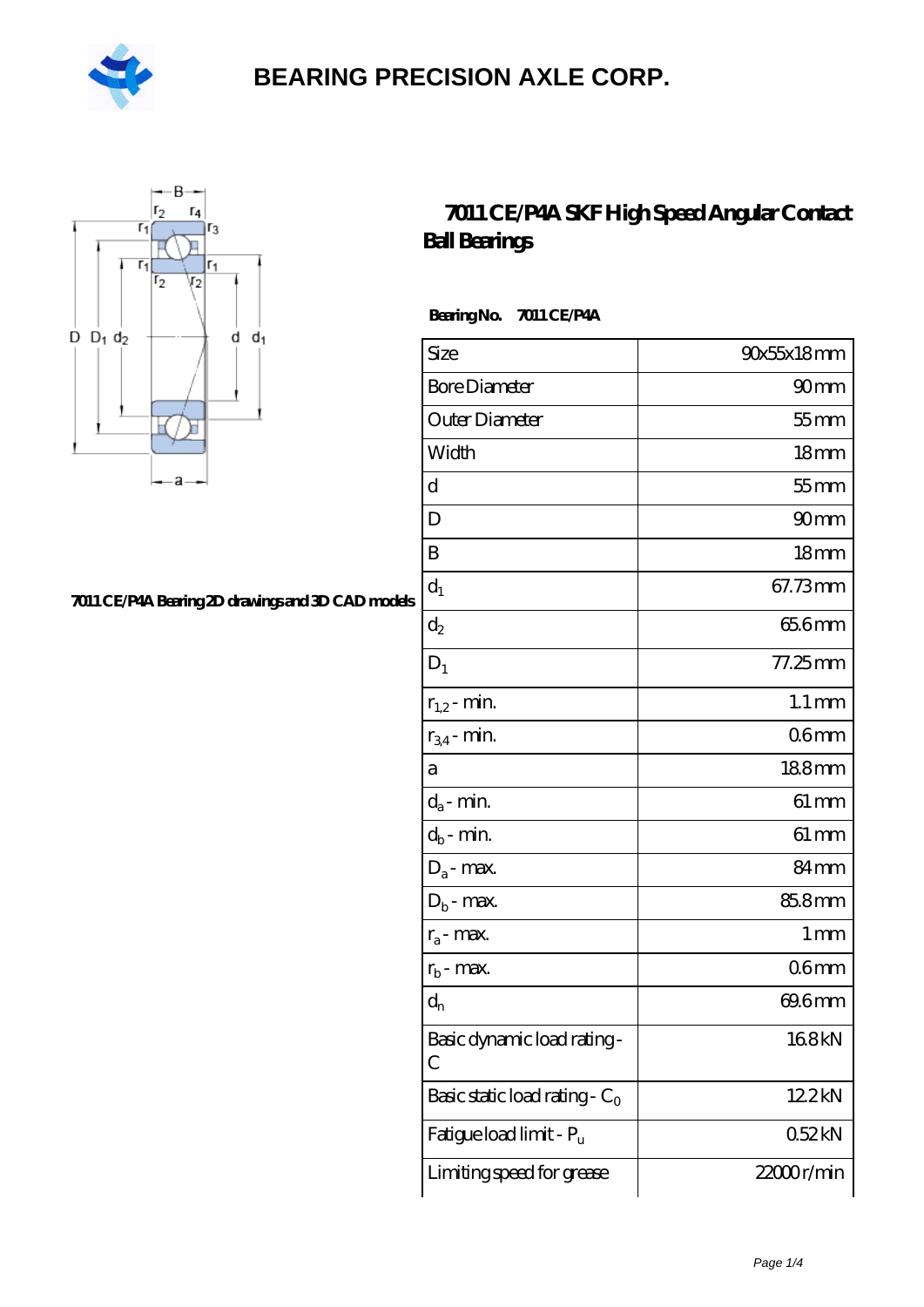

| lubrication                           |                         |
|---------------------------------------|-------------------------|
| Limiting speed for oil<br>lubrication | 34000mm/min             |
| Ball - $D_w$                          | 7.938mm                 |
| Ball - z                              | 24                      |
| $G_{ref}$                             | 5 <sub>cm3</sub>        |
| Calculation factor - $f_0$            | 84                      |
| Preload class $A - G_A$               | 90N                     |
| Preload class $B - G_R$               | 270N                    |
| Preload class $C - G_C$               | 540N                    |
| Calculation factor - f                | 1.07                    |
| Calculation factor - f                | 1                       |
| Calculation factor - $f_{2A}$         | 1                       |
| Calculation factor - $f_{\rm 2B}$     | 1.03                    |
| Calculation factor - $f_{\chi}$       | 1.05                    |
| Calculation factor - $f_{HC}$         | $\mathbf{1}$            |
| Preload class A                       | 46N/micron              |
| Preload class B                       | 72N/micron              |
| Preload class C                       | 98N/micron              |
| Category                              | Precision Ball Bearings |
| Inventory                             | 0 <sup>0</sup>          |
| Manufacturer Name                     | <b>SKF</b>              |
| Minimum Buy Quantity                  | N/A                     |
| Weight / Kilogram                     | Q411                    |
| Product Group                         | <b>BO4270</b>           |
| Enclosure                             | Open                    |
| Precision Class                       | ABEC 7   ISO P4         |
| Material - Ball                       | <b>Steel</b>            |
| Number of Bearings                    | 1 (Single)              |
| Contact Angle                         | 15Degree                |
| Preload                               | None                    |
|                                       |                         |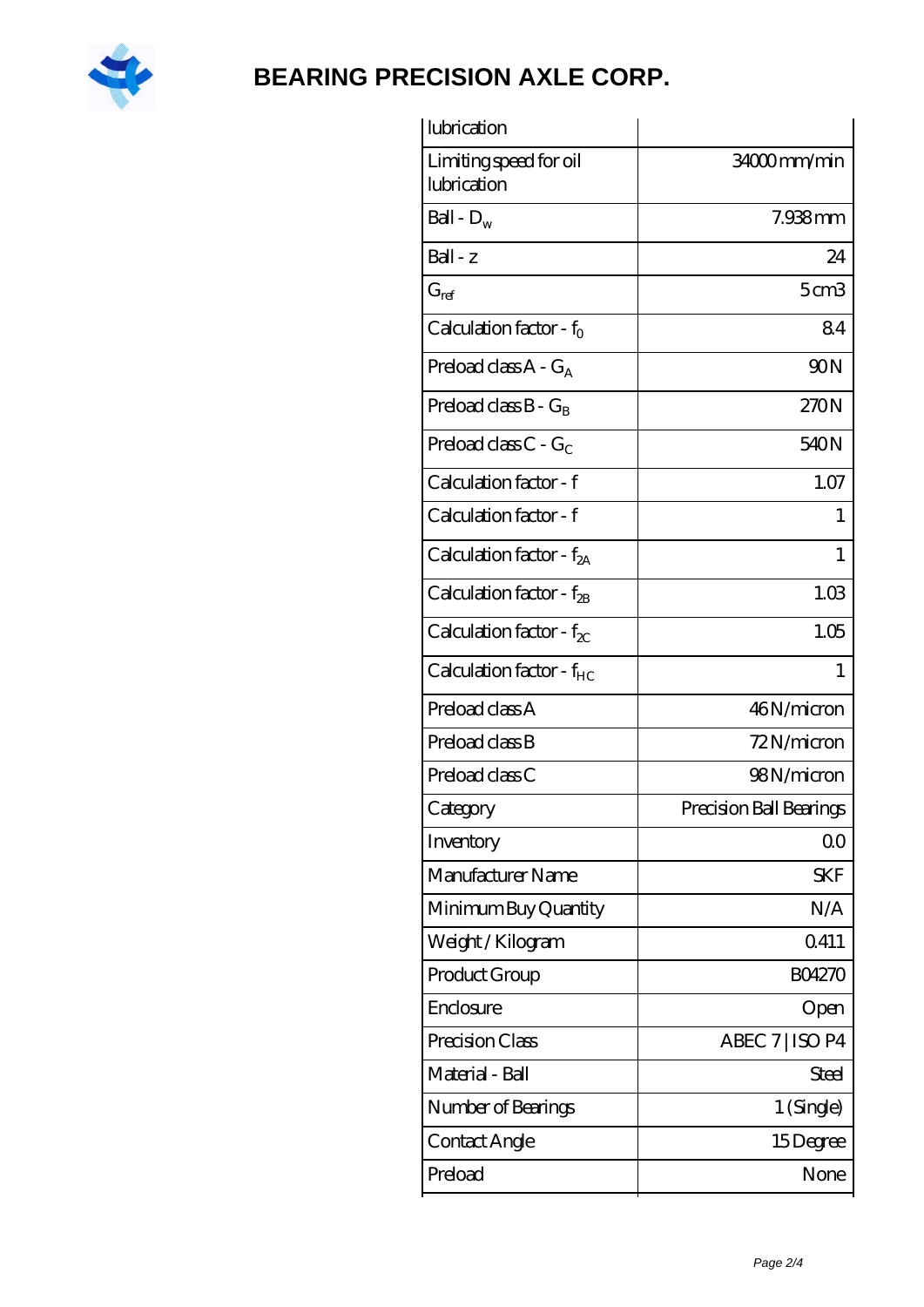

| Raceway Style            | 1 Rib Inner Ring and Outer                                                                                                                                                                                                      |
|--------------------------|---------------------------------------------------------------------------------------------------------------------------------------------------------------------------------------------------------------------------------|
|                          | Ring                                                                                                                                                                                                                            |
| Cage Material            | Phenolic                                                                                                                                                                                                                        |
| Rolling Element          | <b>Ball Bearing</b>                                                                                                                                                                                                             |
| Flush Ground             | No                                                                                                                                                                                                                              |
| Inch - Metric            | Metric                                                                                                                                                                                                                          |
| Other Features           | Single Row   Angular<br>Contact   High Precision                                                                                                                                                                                |
| Long Description         | 55MM Bore; 90MM<br>Outside Diameter; 18MM<br>Width; Open Enclosure;<br>ABEC 7   ISO P4 Precision;<br>Steel Ball Material; 1<br>(Single) Bearings, 15Degree<br>Contact Angle; Phenolic<br>Cage Material; 1 Rib Inner<br>Ring and |
| Category                 | Precision Ball Bearings                                                                                                                                                                                                         |
| <b>UNSPSC</b>            | 31171531                                                                                                                                                                                                                        |
| Harmonized Tariff Code   | 8482105028                                                                                                                                                                                                                      |
| Noun                     | Bearing                                                                                                                                                                                                                         |
| Keyword String           | Angular Contact Ball                                                                                                                                                                                                            |
| Manufacturer URL         | http://www.skf.com                                                                                                                                                                                                              |
| Manufacturer Item Number | 7011 CE/P4A                                                                                                                                                                                                                     |
| Weight/LBS               | 0906                                                                                                                                                                                                                            |
| <b>Bore</b>              | 2165Inch   55 Millimeter                                                                                                                                                                                                        |
| Width                    | Q709Inch   18 Millimeter                                                                                                                                                                                                        |
| Outside Diameter         | 3543Inch   90Millimeter                                                                                                                                                                                                         |
| $d_1$                    | 67.73mm                                                                                                                                                                                                                         |
| $d_2$                    | 65.6mm                                                                                                                                                                                                                          |
| $D_1$                    | $77.25$ mm                                                                                                                                                                                                                      |
| $r_{1,2}$ min.           | $1.1 \, \text{mm}$                                                                                                                                                                                                              |
| $r_{34}$ min.            | 06 <sub>mm</sub>                                                                                                                                                                                                                |
| $d_a$ min.               | $61 \,\mathrm{mm}$                                                                                                                                                                                                              |
| $d_h$ min.               | $61 \,\mathrm{mm}$                                                                                                                                                                                                              |
|                          |                                                                                                                                                                                                                                 |